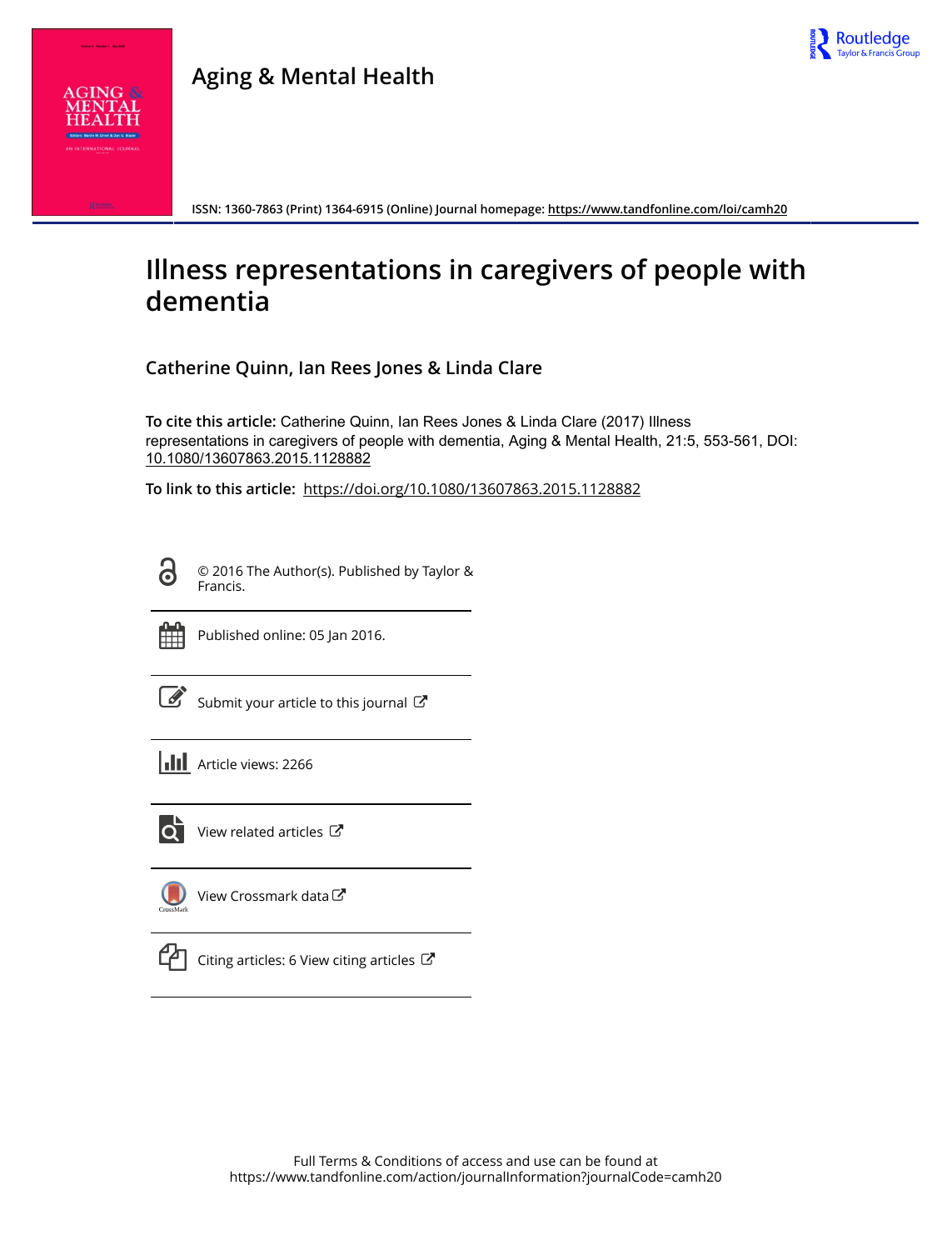<u>ခါ</u> OPEN ACCESS

### Illness representations in caregivers of people with dementia

Catherine Quinn<sup>a</sup>, Ian Rees Jones<sup>[b](#page-1-0)</sup> [a](#page-1-0)nd Linda Clare<sup>a</sup>

<span id="page-1-0"></span>a<br>Pepartment of Psychology, REACH: The Centre for Research in Ageing and Cognitive Health, University of Exeter, Exeter, UK; <sup>b</sup>WISERD – Wales Institute of Social & Economic Research, Data & Methods, Cardiff University, Cardiff, UK

#### **ABSTRACT**

Objectives: Illness representations shape responses to illness experienced by the self or by others. The illness representations held by family members of those with long-term conditions such as dementia influence their understanding of what is happening to the person and how they respond and provide support. The aim of this study is to explore components of illness representations (label, cause, control and timeline) in caregivers of people with dementia.

Method: This was an exploratory study; the data reported came from the Memory Impairment and Dementia Awareness Study (MIDAS). Data from semi-structured interviews with 50 caregivers of people with dementia were analysed using content analysis.

Results: The majority of caregivers gave accounts that appeared to endorse a medical/diagnostic label, although many used different terms interchangeably. Caregivers differentiated between direct causes and contributory factors, but the predominant explanation was that dementia had a biological cause. Other perceived causes were hereditary factors, ageing, lifestyle, life events and environmental factors. A limited number of caregivers were able to identify things that people with dementia could do to help manage the condition, while others thought nothing could be done. There were varying views about the efficacy of medication. In terms of timeline, there was considerable uncertainty about how dementia would progress over time.

Conclusion: The extent of uncertainty about the cause, timeline and controllability of dementia indicated that caregivers need information on these areas. Tailored information and support taking account of caregivers' existing representations may be most beneficial.

#### Introduction

<span id="page-1-10"></span><span id="page-1-8"></span><span id="page-1-7"></span><span id="page-1-4"></span><span id="page-1-3"></span><span id="page-1-2"></span><span id="page-1-1"></span>Family members of people who develop dementia are often the first to pick up on early symptoms or changes, but they may not understand the symptoms they are observing and, even with a diagnosis, experience difficulties in attributing changes to the person's dementia (Chenoweth & Spencer, [1986](#page-8-0); Quinn, Clare, Pearce, & van Dijkhuizen, [2008](#page-9-0)). Studies exploring caregivers' understandings of dementia have found that caregivers may minimise the seriousness of symptoms by attributing them to ageing (Askham, [1995;](#page-8-1) Gray, Jimenez, Cucciare, Tong, & Gallagher-Thompson, [2009;](#page-8-2) Morgan & Laing, [1991](#page-9-1)), to the person never having had a good memory (Quinn et al., [2008\)](#page-9-0) or to life events (Paton, Johnston, Katona, & Livingston, [2004\)](#page-9-2). Caregivers' beliefs about dementia can influence their understanding of the behaviours they are observing. For instance, they may attribute symptoms such as problematic behaviours to the person and not to dementia (Paton et al., [2004\)](#page-9-2). Negative attributions about the person's behaviour, for instance believing the behaviour to be manipulative, have been also linked to caregiver resentment and depression (Martin-Cook, Remakel-Davis, Svetlik, Hynan, & Weiner, [2003](#page-9-3)). Therefore, caregivers' understanding of dementia can influence how they respond to the person. Thus, it is important to explore the underlying beliefs that influence caregivers' understanding of dementia. There has been relatively little research specifically exploring these 'illness representations'. This study will draw on the illness

representations component of the common sense model (CSM) to explore these beliefs in caregivers of people with dementia.

The CSM describes the processes involved as a person attempts to make sense of symptoms he/she is experiencing. According to the CSM, in order to make sense of symptoms, a person will develop individualised illness representations. It is proposed that these comprise of five components: label, cause, timeline, controllability and consequences (Diefenbach & Leventhal, [1996](#page-8-3); Hagger & Orbell, [2003\)](#page-8-4). Since the original development of the CSM, the nature of the five components of illness representations has been elaborated further. For instance, the cure/control dimension may involve two separate areas: beliefs about personal control and beliefs in the efficacy of treatment and appropriateness of recommended advice (Moss-Morris et al., [2002](#page-9-4)). In the CSM, the components are not held in isolation but as part of a schema, in which they can influence each other. In addition, illness representations are not static and may alter as the person receives new information about the condition.

Research on patients' illness representations provides support for the CSM and has found links between these illness representations and outcomes such as patient well-being (Hagger & Orbell, [2003](#page-8-4)). In addition, the illness representations that patients hold can have an impact on initial help or support seeking, coping and illness management, such as adherence to treatment programmes or medication

<span id="page-1-9"></span><span id="page-1-6"></span><span id="page-1-5"></span>CONTACT Catherine Quinn @ [c.quinn@exeter.ac.uk](mailto:c.quinn@exeter.ac.uk)

© 2016 The Author(s). Published by Taylor & Francis

ARTICLE HISTORY Received 23 October 2015

Accepted 29 November 2015

#### **KEYWORDS**

Alzheimer's disease; adjustment; cause; common sense model; qualitative methodology

This is an Open Access article distributed under the terms of the Creative Commons Attribution License (<http://creativecommons.org/Licenses/by/4.0/>), which permits unrestricted use, distribution, and reproduction in any medium, provided the original work is properly cited.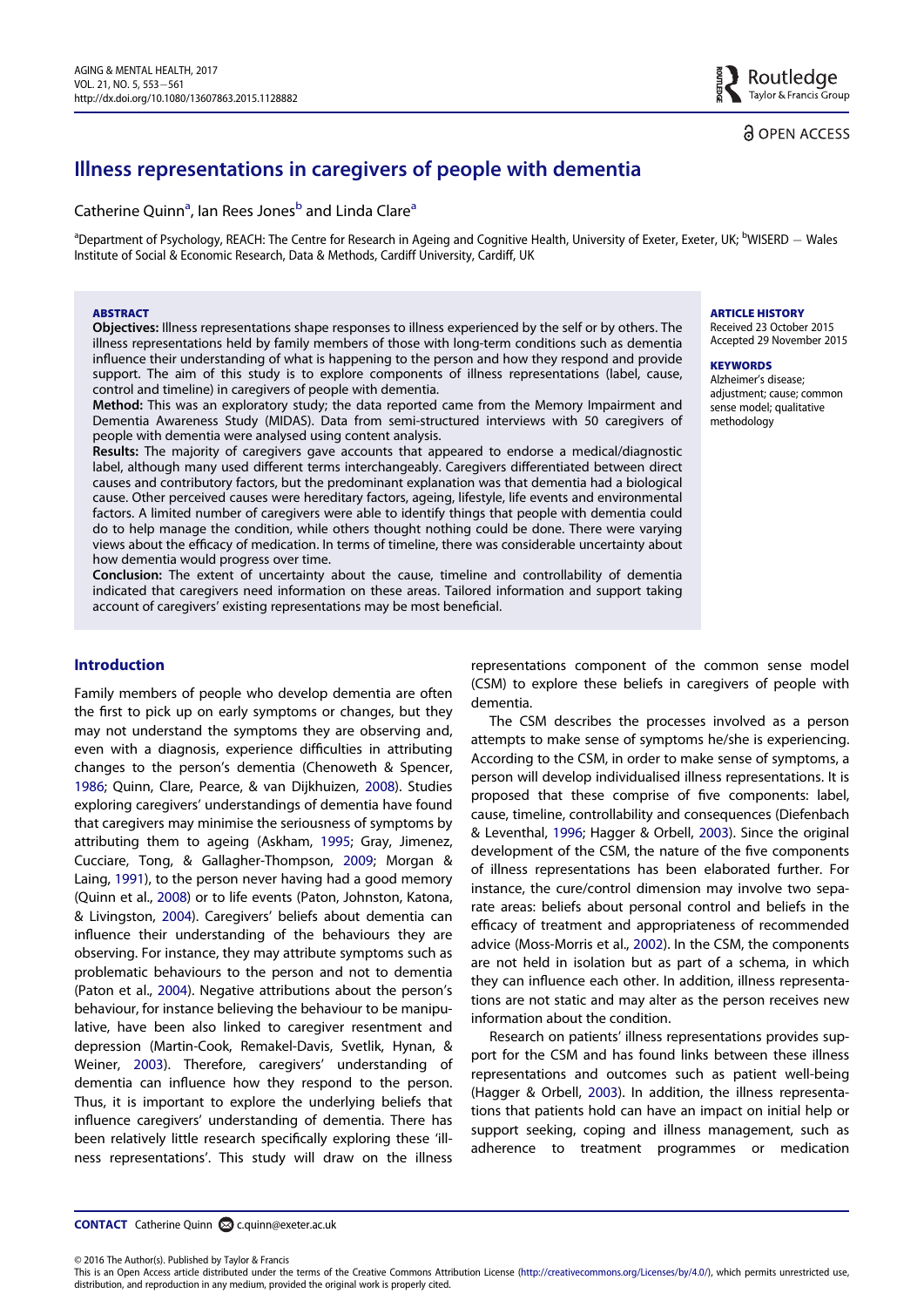<span id="page-2-3"></span>(Hampson, Glasgow, & Toobert, [1990;](#page-8-5) Heijmans & de Ridder, [1998](#page-8-6)). There are individual differences in the meaning people assign to symptoms and in their acceptance of a specific disease label. The individual personal context can have an influence on the development of illness representations. For instance, a family history of illness can influence perceptions of vulnerability to illness (Diefenbach & Leventhal, [1996\)](#page-8-3). In addition, social and cultural factors can influence a person's understanding of his/her symptoms, willingness to accept an illness label and help-seeking behaviour (Leventhal et al. [1997](#page-8-7)). Ageing may also have an influence on whether a symptom is attributed to illness or considered to be a sign of normal ageing (Diefenbach & Leventhal, [1996](#page-8-3); Prohaska, Keller, Leventhal, & Leventhal, [1987\)](#page-9-5).

<span id="page-2-11"></span><span id="page-2-10"></span><span id="page-2-9"></span><span id="page-2-7"></span><span id="page-2-5"></span><span id="page-2-4"></span><span id="page-2-2"></span><span id="page-2-1"></span><span id="page-2-0"></span>Although patients' illness representations have important implications for their understanding and their coping efforts, it is equally important to consider the influence of the beliefs held by others in the patient's network. The illness representations held by family members can potentially influence their emotional response to the condition and the way in which they respond to the patient (Lobban, Barrowclough, & Jones, [2003;](#page-8-8) Searle, Norman, Thompson, & Vedhara, [2007;](#page-9-6) Shiloh, Rashuk-Rosenthal, & Benyamini, [2002\)](#page-9-7). Few studies have specifically explored illness representations in family members of people with dementia. Glidewell, Johnston, and Thomas [\(2012\)](#page-8-9) reported a single case study which found similarities and differences in the illness representations held by the person with dementia, the caregiver and the general practitioner. Roberts and Connell [\(2000](#page-9-8)) reported a quantitative examination of illness representations in first-degree relatives of people with dementia. Although the relatives were generally knowledgeable about dementia, they still held misconceptions and had unrealistic beliefs about the potential for treatment. However, this study did not explore the label or timeline components of illness representations. In addition, questions of controllability focused on future treatment developments and did not explore other forms of controllability, for instance, personal control.

<span id="page-2-8"></span>To date, no study has explicitly explored illness representations in informal caregivers of people with dementia. It is important to understand the factors that can influence caregivers' beliefs about dementia, particularly as these beliefs could potentially have an impact on how they respond and provide support to the person. Therefore, the aim of this study is to explore illness representations in caregivers of people with dementia. As there has been considerable research on caregivers' reports of the consequences of caregiving (e.g. Pinquart & Sörensen, [2003](#page-9-9), [2004](#page-9-10)), in this study, we have chosen to focus on four components of illness representations: label, cause, control and timeline. Focusing on these four components provides insight into caregivers' understandings of their relative's condition.

#### <span id="page-2-6"></span>Methods

### Design

This was an exploratory study using qualitative methodology. Caregivers were interviewed as part of the Memory Impairment and Dementia Awareness Study (MIDAS). MIDAS was a longitudinal, mixed-methods study on awareness in people with earlystage dementia and involved people with dementia and their informal caregivers (Clare et al., [2012\)](#page-8-10). People with dementia and caregivers were assessed on entry to the study and again

at 12- and 20-month time points, and semi-structured interviews were conducted separately with people with dementia and caregivers on entry to the study and 12 months later. Questions on illness representations were incorporated into the interview protocol at the 12-month follow-up. This paper reports an analysis of pre-existing data from interviews with caregivers that were conducted at this 12-month time point.

#### **Participants**

The participants in the present study were the caregivers of people with dementia. In the MIDAS study, people with early-stage dementia were the primary participants and were recruited from Memory Clinics in North Wales, UK. The inclusion criteria for the person included an ICD-10 diagnosis of Alzheimer's disease, vascular dementia or mixed Alzheimer's and vascular dementia (WHO, [1992\)](#page-9-11), a score of 18 or above on the Mini-Mental State Examination (MMSE; Folstein, Folstein, & McHugh, [1975](#page-8-11)), and availability of a spouse, partner, other family member or friend (termed the 'caregiver') who was willing to contribute (full details of the eligibility criteria can be found in Clare et al., [2012](#page-8-10)). If the person with dementia was eligible to take part in the study, then his/her caregiver could also take part; there were no specific inclusion or exclusion criteria for the caregivers. Sixty-four caregivers were interviewed at the 12-month followup assessments; questions about illness representations were included in the interviews with 50 of these caregivers.

Ethical approval was obtained from the University Research Ethics Committee and the relevant NHS Local Research Ethics Committee. Written informed consent was given by all the study participants. In order to maintain confidentiality, all participants' details were anonymised and pseudonyms were used in the transcripts of the interviews.

#### **Data collection**

Caregivers were interviewed by one of the researchers working on the MIDAS study. The majority of the interviews were conducted in the participants' homes, although some took up the option to be interviewed at the University. The interviews lasted from 14 to 46 minutes, with the average length of the interviews being approximately 27 minutes. These interviews were tape-recorded for later transcription. The interviews followed a semi-structured interview schedule; caregivers were asked about any changes in the person with dementia since the researcher last visited, and about the perceived impact of these changes on both the caregiver and person with dementia. Specific topics were then introduced to explore caregivers' illness representations:

- What do you call the condition your relative/friend has and what does this label mean to you?
- What do you think caused or causes this condition?
- What can be done about this condition? Are there any kinds of treatment (e.g. medication) that could help? Are there things that people can do to help themselves?
- How do you think this condition will progress over time? What do you expect to happen?

Care was taken to ensure that the caregivers did not become distressed during the interviews as some of the topics could be considered to be particularly sensitive by the caregivers. There were some interviews which did not cover all the above topics relating to illness representations and this is reflected in the results.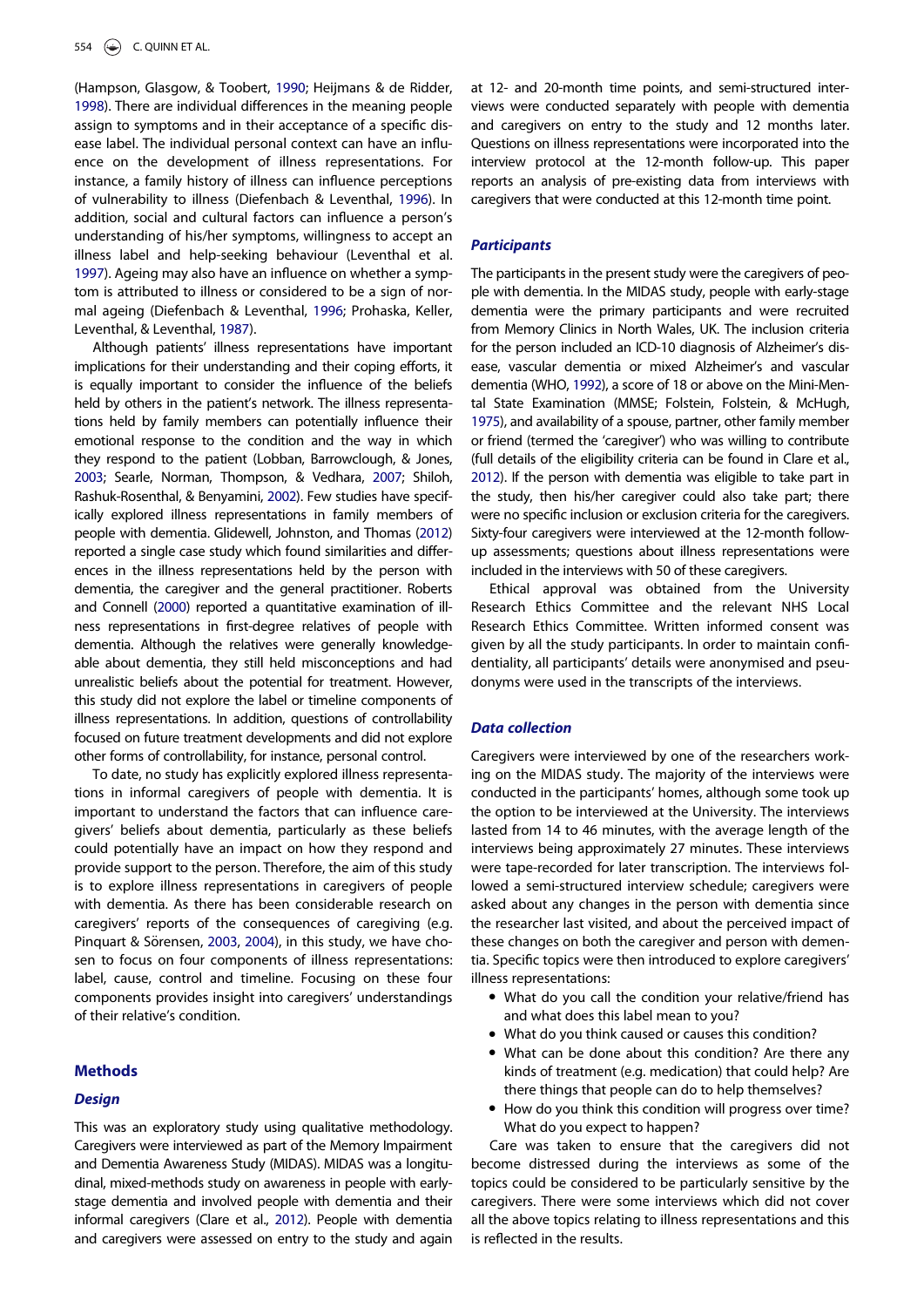### Data analysis

<span id="page-3-2"></span>Transcripts of the interviews were analysed in the NVivo software package using content analysis. We choose to employ a directed approach to content analysis (Hsieh & Shannon, [2005\)](#page-8-12) and used the components of illness representations to develop the initial coding. The first stage of the analysis involved the researcher (Author A) coding all instances of illness representations within the transcripts. In order to reduce the risk of individual bias in the coding, nine transcripts (15% of the transcripts) were independently coded by two researchers (Authors A and C). Inter-rater reliability was 79.30% and exceeded the criterion of 70% needed to ensure confidence in the coding process (Miles & Huberman, [1994\)](#page-9-12). All the identified extracts for each component of illness representations were then collated together and further analysis was conducted to create subcategories within each component.

#### <span id="page-3-3"></span>Results

The characteristics of the 50 caregivers are described in [Table 1](#page-3-0) and the characteristics of the people with dementia are described in [Table 2](#page-3-1). The majority of the caregivers were female (60%) and were the spouse of the person with dementia (60%). Just over half of the people with dementia were female (55.6%) and their MMSE scores ranged from 8 to 30 (M 22.58). Just over half (54%) of the people with dementia were taking a medication for their dementia, such as Donepezil.

The findings for the four components of illness representations will be presented first. This includes the percentages of participants who endorsed a particular viewpoint; however, it

<span id="page-3-0"></span>Table 1. Characteristics of the caregivers.

| Variables                                               | N(%           |
|---------------------------------------------------------|---------------|
| Gender (female)                                         | 30(60)        |
| Age ( <i>M</i> , <i>SD</i> )                            | 66.49 (14.51) |
| Ethnicity                                               |               |
| <b>White British</b>                                    | 48 (96)       |
| White Irish                                             | 1(2)          |
| White Other                                             | 1(2)          |
| Relationship to person with dementia                    |               |
| Spouse                                                  | 30(60)        |
| Partner                                                 | 1(2)          |
| Son/daughter                                            | 14 (28)       |
| Sibling                                                 | 2(4)          |
| Niece/nephew                                            | 2(4)          |
| Friend                                                  | 1(2)          |
| Residing with person with dementia (Yes)                | 35 (64.8)     |
| Length of caregiving in months ( <i>M</i> , <i>SD</i> ) | 46.8 (28.4)   |
| How many hours do they provide help for                 |               |
| $<$ 36 hours per week                                   | 23 (46)       |
| >36 hours per week                                      | 27 (54)       |
|                                                         |               |

<span id="page-3-1"></span>Table 2. Characteristics of the people with dementia.

| Variables                                                                                                                                      | N(%)                                                  |
|------------------------------------------------------------------------------------------------------------------------------------------------|-------------------------------------------------------|
| Gender (female)<br>Age ( <i>M</i> , <i>SD</i> )<br>Ethnicity                                                                                   | 30 (55.6)<br>78.18 (8.43)                             |
| <b>White British</b><br>White Irish                                                                                                            | 53                                                    |
| Diagnosis<br>Alzheimer's disease<br>Vascular dementia<br>Mixed dementia<br>MMSE score ( <i>M</i> , <i>SD</i> )<br>On dementia medication (Yes) | 32 (64)<br>11(22)<br>7(14)<br>22.58 (4.72)<br>27 (54) |

should be noted that some participants held multiple views. The discussion of the components is followed by a preliminary consideration of possible patterns in the data.

#### **Label**

All caregivers were asked about the label they used to describe the person's condition. The majority (66%) of caregivers used a medical/diagnostic label to refer to their relative's condition. Some used specific terms such as Alzheimer's or vascular dementia, whilst others used the more generic term of dementia. Many used these terms interchangeably throughout their interviews, for instance referring to a specific diagnosis such as Alzheimer's and then later referring to dementia. It was evident that some were using the diagnostic term provided to them by the memory clinic, although this could cause confusion particularly if the diagnosis had changed: 'Well, we've had two diagnoses…We've had vascular dementia, and the last diagnosis we had was mild Alzheimer's' (R021).

Some people had diagnoses of mixed dementia and this influenced the term the caregivers used:

I call it vascular dementia. It is actually mixed, the diagnosis is mixed. We say vascular dementia because then it makes people ask you oh, what's that? Is that Alzheimer's? and then I try to explain to people like the difference in the causes of it (R003).

Some caregivers questioned the diagnostic label, particularly as terms could be linked to feelings of stigma. There were negative connotations associated with certain labels; for instance, one caregiver was certain her husband had dementia not Alzheimer's, which was viewed as 'worse'. Uncertainty was also linked to a lack of understanding about the condition; for instance, one caregiver expressed the view that Alzheimer's was something that 'younger people got' whereas dementia was associated with old age.

Only 4% of caregivers used labels that were linked to the symptoms of dementia, referring to the condition as 'memory loss'. Some caregivers (14%) used terms interchangeably in their interview, employing both diagnostic labels and symptom-linked labels such as 'short-term memory loss' or 'forgetfulness'.

There could be differences between the labels the caregivers used to describe the condition and the labels they said they used when talking with the person with dementia. This could be to prevent confusion, as terms like 'memory problems' were a simpler way of explaining the person's problems to them rather than using terms like 'Alzheimer's'. However, it may have also been a way of protecting the person as some were concerned that diagnostic labels would cause distress; terms linked to symptoms were considered to be more acceptable:

She was, when she was put on Aricept she knew she was on it, and the words used were short-term memory loss, the word dementia or Alzheimer's never, ever used in front of her … because I think it would be far too distressing (R014).

There were caregivers who did not have a label for the person's condition (16%) and did not know what to call it. In terms of the labels used, one caregiver did question the importance placed on labels, suggesting the label used did not matter; what was important was that there was a recognition that something was wrong with the person: 'I've seen people with bad Alzheimer's, uh, though they seem to say it's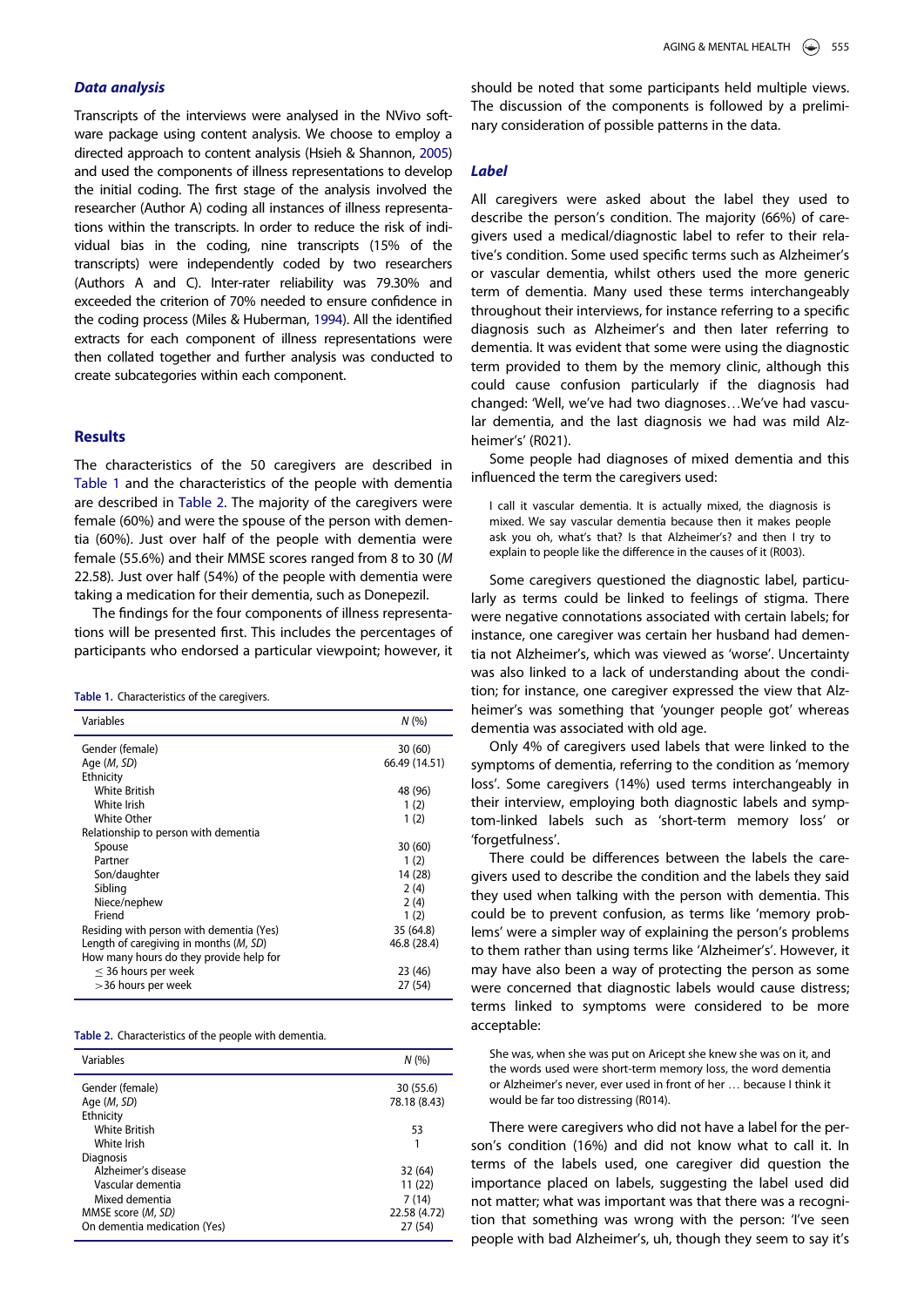not major Alzheimer's… it doesn't matter; you could call it 'beriberi'. He's got something wrong' (R021).

#### **Cause**

Cause was discussed in 78% of interviews. The caregivers identified multiple causes of dementia, attributing it to controllable factors such as lifestyle or uncontrollable factors such as ageing or genetic causes. There seemed to be a differentiation between factors that were perceived as direct causes of dementia and factors that were perceived as contributing to dementia.

In 52% of the interviews where cause was discussed, the predominant explanation was that dementia had a biological causation, with caregivers referring to both changes in the brain and vascular problems. These caregivers were able to attribute dementia to something going wrong in the person's brain. Some commented that it was linked to vascular problems such as the blood supply or oxygen not properly getting through to the brain:

The blood supply not getting through and … sometimes it does and sometimes it doesn't and, you know, that's why some days he's a lot clearer than another day, because there's odd days when he's in a fog, it's as though he's in a total fog, and I only, can only assume that the blood supply's not getting through very well (R010).

They could recall medical explanations, using terminology such as 'strokes' or 'TIAs'. Using a biological explanation, they could make a connection between something happening in the person's brain and a decline in the person's cognitive functions. The caregivers developed their own understanding of what was happening in the person's brain, using their own terminology and metaphors. For instance, one caregiver described the damage to blood vessels in the brain as 'the riverbed silting up'. Caregivers described a 'deterioration' in the person's brain. Simple explanations related dementia to damage to the brain, parts of the brain 'dying' or to the brain 'shrinking'. Others tried to describe more complex changes in the brain, using their knowledge of the condition or terms they had picked up from medical professionals. Dementia could be caused by brain cells 'dying', a chemical imbalance or 'proteins' in the brain. It was clear that these caregivers had some knowledge about what was happening in the brain but, as is to be expected, did not fully understand the processes involved:

I know it's, it's to do with the brain but I don't know what actually what causes it. I mean nobody really has gone into it except it's, just they say it's a chemical imbalance and, and what not but exactly what it does to the brain I don't, I just do not know (R062).

For three caregivers who proposed biological explanations, dementia was seen as a hereditary condition, based on the knowledge that other members of the family had suffered from it. For adult–child caregivers, this knowledge seemed to cause some anxiety as it made them reflect on whether they would also develop dementia. Some used humour to joke about this in the interviews, and others had discussed their concerns with siblings.

In 12% of the interviews where cause was discussed, the caregivers attributed the symptoms of dementia to the ageing process. Dementia was intrinsically linked to ageing as it was seen as a condition that 'a lot of old people get'. It was also perceived as normal for older people to have problems

with their memory and to be forgetful; as one caregiver commented: 'I think it's old age more than anything else, old age' (R090).

Caregivers also identified controllable factors (8% of the interviews where cause was discussed) within the person's lifestyle or environment that could have contributed to developing dementia. Dementia could have resulted from worry or stress impacting on the person's memory. Linked to this were causes connected to past stressful life-events, such as bankruptcy. Two caregivers spoke of a lack of stimulation, which although it may not have directly caused dementia may have contributed to its occurrence: 'She had no stimulus, nothing … no hobbies, nothing, and I do think it's a contributory factor … no doubt' (R014).

For all those caregivers who could identify causes of dementia, there were others (28% of interviews where cause was discussed) who simply did not know what the causes were. For some, this was based on a lack of knowledge about dementia, and for others, it seemed to be based on an awareness that we do not really know what causes dementia: 'Well does anybody know [the cause of dementia]? Well  $I -$  nobody knows. What's the cause of it? If they knew the cause they would cure it wouldn't they?'(R089).

It should also be noted that a small minority of caregivers could identify more than one possible cause, and were uncertain as to what was actually causing the condition.

#### Control

Control was discussed in 88% of interviews. From these responses, two main sub-categories emerged, which focused on personal control and control through the use of medications. In the 88% of interviews that discussed control, 56% of caregivers discussed personal control and 62% of caregivers discussed control through medication. It was evident that there was overlap between these two sub-categories; in 30% of cases, participants discussed both personal control and control through use of medication, while 26% discussed only personal control and 32% discussed only medication. The sub-category of personal control encompassed both beliefs on whether the condition could be cured and beliefs about what could be done to manage the condition. In terms of managing the condition, some caregivers (20% of the interviews where personal control was discussed) described ways in which the progression of dementia could be slowed down. It was important to motivate the person to do things and stay occupied. They wanted to try to maintain stimulation by keeping the person active and getting out and about, as it was felt that if the person was left to sit and do nothing, this would accelerate decline. They actively sought guidance from health care professionals on the best way to help the person and thought that there were techniques the person could use to help his/her memory problems:

The people that she speaks to and you know all the little exercises and things, like the little cards with the days and writing things down it's all helped her to, you know, keep some kind of maintenance system going (R065).

In contrast, other caregivers (30% of interviews where personal control was discussed) did not believe that anything could be done to help people with dementia. There was little that could be done to either control the deterioration in dementia or cure it. Some felt the person was too impaired to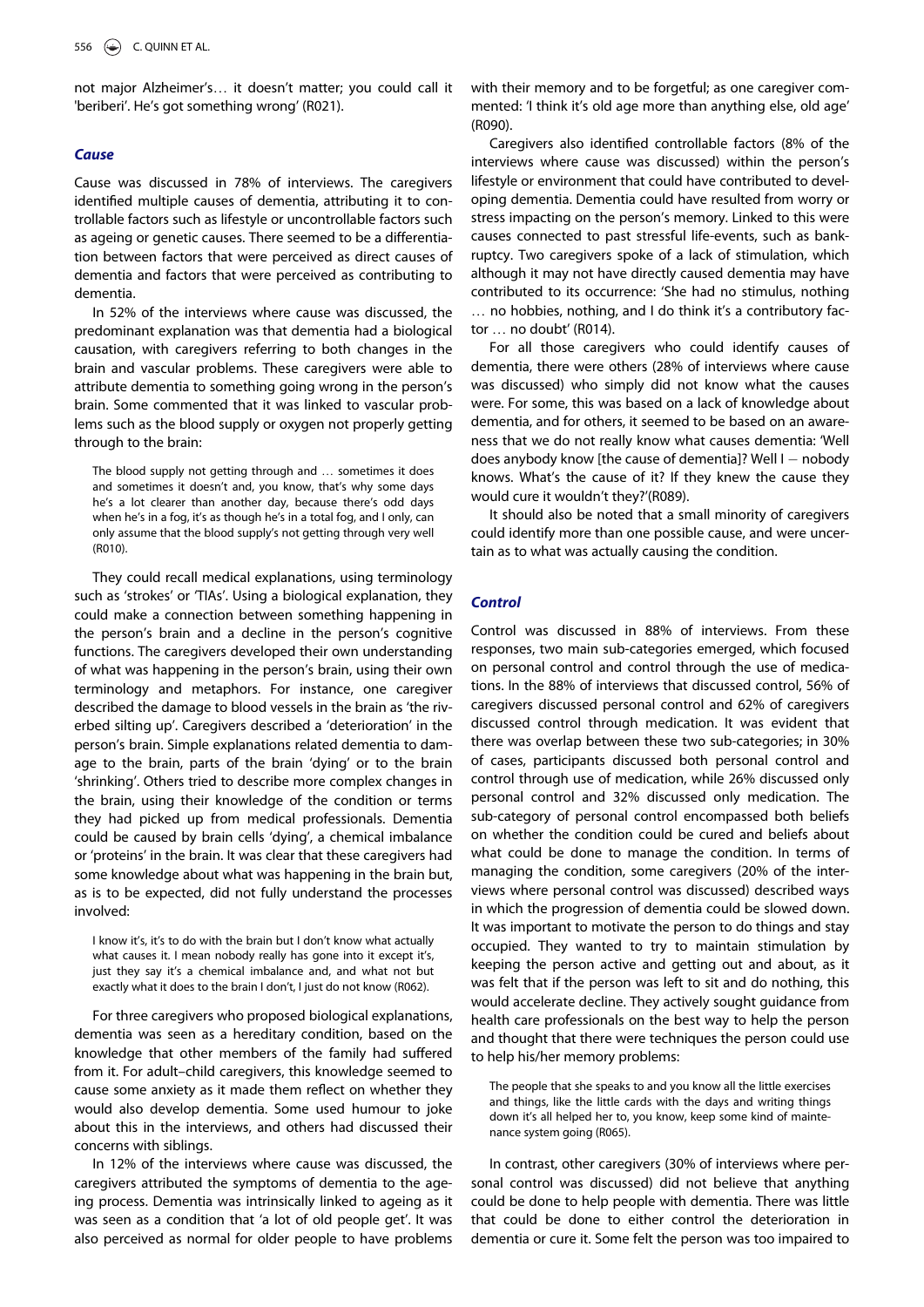be helped now as it was impossible to repair the person's damaged brain. Memories that were lost could not be restored; as one caregiver commented: 'You, you can't put, you can't put back what's been lost can you?' (R086).

Some caregivers thought that people with dementia could not help themselves to get better, either because they were too impaired or because it would involve changing pre-existing habits. For instance, one caregiver recognised that people with dementia could use memory aids to help their memory, but thought they could not help themselves to get better:

I suppose if you could learn to rely on, er, diaries and prompts and lists and things like that, you'd be happier but if you were trying to remember all the time  $-$  but as this is a progressive disease. I don't know. I don't know that you could help yourself to get better (R049).

Only one caregiver expressed uncertainty as to whether dementia could be controlled, whilst a small percentage of caregivers (4% of interviews where personal control was discussed) took a more hopeful stance, hoping that research would eventually result in the development of a cure for dementia. As one caregiver commented: 'I'm depressed about the future, but hopeful in the sense that research is now going to find there's a cure for nearly everything now' (R015).

Some caregivers also talked about the role of medication in the control of dementia. Of these, most caregivers (44% of interviews where medication was discussed) believed that medication for memory difficulties could have a positive impact. This belief was based either on something they had heard or on direct experience of observing changes in the person's condition when she/he was taking medication. Beliefs ranged from believing the medication was stabilising the person's condition to perceptions that it was slowing down the deterioration. Others saw improvements in the person:

I think that's helped her a lot from what she was before she had it. I think it's made a big difference and I don't know whether it's maybe that that's keeping her on that even keel, I mean I don't think she's  $-$  she's obviously never gonna get better but she's a bit better than she was (R083).

There were other caregivers (18% of interviews where medication was discussed) who were uncertain as to whether the medication was having an impact on the person's memory difficulties and were disappointed that the person had not dramatically improved:

Well, if they're giving her tablets, I can't see that it's doing any good… let's put it that way, you hear of these people that turn round and say, 'Oh, I took so-and-so and so-and-so, and my God, I'm back to normal again now. There's no way that she's anywhere near normal (R024).

It was difficult to tell whether any observed improvements should be attributed to medication or to other factors. With a fluctuating condition, caregivers were uncertain as to whether the person would have deteriorated more quickly without the medication. They were aware that the effects from the medication were not permanent; some had initially noticed an improvement but now found the person was deteriorating.

Timeline was discussed in 70% of interviews; of these, many (18% of interviews that discussed timeline) were uncertain as to how the person's dementia was going to progress over time. Some simply did not know, and others felt it would be difficult to predict how dementia would progress. People with dementia deteriorate at different rates and it would be difficult for caregivers to compare the decline of the person to others. Although these caregivers said they did not know what would happen in the future, it was clear that, even in this group, there was an understanding that the person would decline. However, they did not know how things would progress and what they should expect in the future; as one caregiver commented: 'I hear that it stabilises and then you just go down again. I don't know. So I don't know' (R019).

It is likely that caregivers were using information obtained from medical professionals or others sources to guide their understanding of the progression of dementia. Some made reference in their interviews to asking for advice from the memory clinic. Some caregivers (10% of interviews where timeline was discussed) understood that the person's condition would not improve; as one caregiver commented: 'I explain it to myself like this is a gradual process. It isn't going to get better' (R082).

Others (8% of interviews where timeline was discussed) were just hoping that the person's condition would remain stable and not get any worse. Some were hopeful that medication or management of health conditions would stabilise the person's dementia, while others were actively avoiding thinking about the future: 'Oh I dread to think about it [the future], I, I just hope that he doesn't really get any worse' (R026). In contrast, other caregivers (34% of interviews where timeline was discussed) had thought about the future and were fully aware that the person would deteriorate, with dementia getting 'worse and worse'. Knowledge of the progressive nature of dementia was linked to feelings of depression and anxiety about the future. These caregivers were aware that the person would get worse but it was not something they were 'looking forward to'. Although they knew it would get worse, some were not sure what this would entail. Others demonstrated more awareness of how the condition would progress over time:

He starts to lose more of his, erm, functioning abilities doesn't he and then, erm, he's going to need more and more help with cooking and cleaning and then he won't be able to stay in the house on his own, so he'll have to move with us or he'll go to an old people's home … and then … do … eventually do they like lose … all his ... err, the ability to walk and ... go to the toilet and things as well? (R031).

### Patterns in the components

As the elements of the illness representations are not held in isolation, but are linked as part of a schema in which they can influence each other, we qualitatively explored whether there were any patterns in the data. As the majority of the caregivers used a diagnostic label, we focused on the other three components. Due to the size of the sample, the findings should be interpreted with caution, but there is preliminary evidence that views on ageing as a causal factor were clustered around feelings that the person would get worse. In addition, views that the cause was due to changes in the brain were clustered around views that the person would get worse and that nothing that could be done to control the condition. Views that the cause was vascular problems were clustered around feelings that the condition could be managed, whilst those who identified the condition as hereditary were hopeful for a cure. Finally, views that the condition would get worse,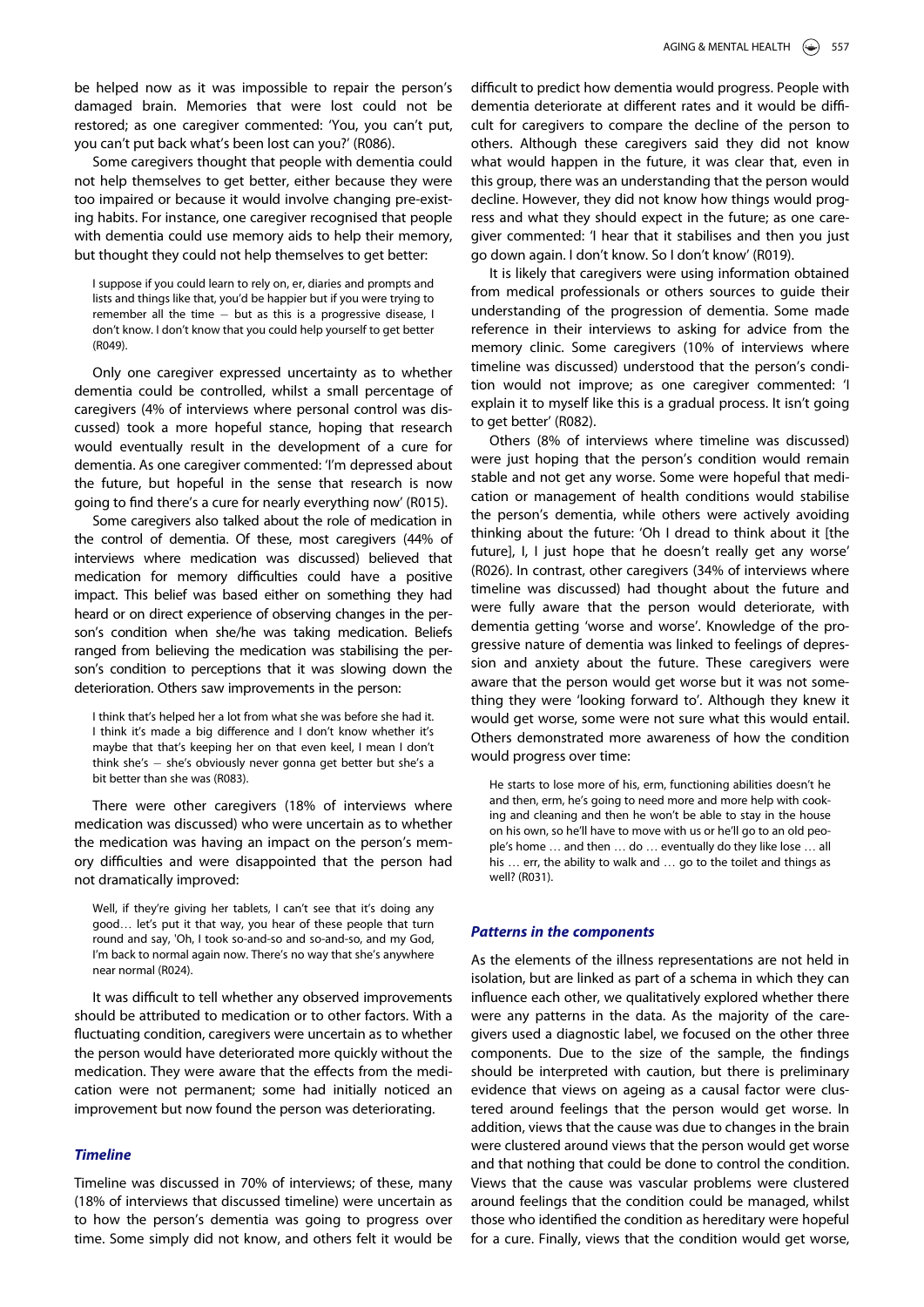as opposed to staying the same, were clustered around feelings that nothing could be done to control the condition.

#### **Discussion**

<span id="page-6-4"></span>This study has been the first to explore illness representations in a sample of caregivers of people with dementia. Caregivers tended to use diagnostic labels in describing the person's condition, but expressed considerable uncertainty about the cause, timeline and controllability of the condition. The findings also indicate that some of these viewpoints were influenced by information provided by health care professionals. These findings have implications for the provision of support and information for caregivers of people with dementia. They also raise the question of how important it is for caregivers to have 'accurate' illness representations.

<span id="page-6-9"></span><span id="page-6-6"></span><span id="page-6-3"></span>The findings indicate that labels could be used interchangeably. Some caregivers fluctuated from referring to diagnostic terms to more symptom-based terms, such as memory problems. In addition, there is evidence that some caregivers were tailoring the terms they used when talking to the person, preferring more acceptable terms such as 'shortterm memory loss'. These types of labels may be less stigmatising; research has found that people with dementia assign negative connotations to terms such as 'dementia', preferring to use less technical terms to describe their experiences (Langdon, Eagle, & Warner, [2007](#page-8-13)). However, by using symptoms as the label, this may lessen the perceived severity of the condition and has the risk of normalising what is happening to the person. It may also make it more difficult for the person with dementia to understand what is happening. The findings raise the question of whether the use of a diagnostic label is important; instead, it may be more important that there is a recognition that there is something wrong and the person is appropriately supported. The term 'dementia' and the medicalisation of what has previously been considered as a natural part of the ageing process has been criticised (e.g. Davis, [2004](#page-8-14)). Whilst terms like dementia may be valuable for diagnosis and patient management (Kurz & Lautenschlager, [2010](#page-8-15)), the label used may be less important for people with dementia and their families.

<span id="page-6-8"></span><span id="page-6-5"></span><span id="page-6-2"></span><span id="page-6-0"></span>The caregivers in the current study were primarily attributing the cause of dementia to uncontrollable factors. This differs from reports that care partners of people with MCI were more likely to attribute the MCI to controllable factors (Rodakowski, Gentry, Garand, & Lingler, [2014](#page-9-13)). This may be due to differences in knowledge about the causes of these two different conditions, particularly as MCI is a more recent diagnostic category. For the caregivers in the current study, attributing the condition to uncontrollable sources may have been more helpful to them and the person with dementia. In particular, it may have prevented any blaming of the person with dementia for the condition or its effects. This relates to theories on illness causation (Pill & Scott, [1982](#page-9-14)). These differentiate between causes which are considered to be external to the person and more internal causes in which the person is considered to be responsible for his/her illness. Thus, if the person's illness is perceived as having external causes, then this relates to feelings that the person should not be blamed for his/her illness as she/he is not responsible for it.

<span id="page-6-7"></span><span id="page-6-1"></span>The main cause identified by the caregivers in the current study related to changes within the person's brain, either due to biological processes or due to physiological processes. This

may have been connected with the majority of caregivers using a diagnostic label. Even though it was evident that the caregivers did not understand the underlying mechanisms involved, they had clearly endeavoured to find out information and had tried to understand what underlies the condition. Alternative causes suggested were ageing, lifestyle, environment, life events and hereditary factors. Other studies have reported problems in the brain, genetic factors and ageing as the main causal factors identified by caregivers of people with dementia (Glidewell et al., [2012;](#page-8-9) Hinton & Levkoff, [1999;](#page-8-16) Roberts & Connell, [2000](#page-9-8)). Similarly, people with dementia attribute the cause of their dementia to ageing, life events, life stress, environmental factors and hereditary factors (Clare, Goater, & Woods, [2006](#page-8-17); Harman & Clare, [2006](#page-8-18); Langdon et al., [2007;](#page-8-13) Matchwick, Domone, Leroi, & Simpson, [2014\)](#page-9-15). Some caregivers did not know the causes of dementia, or identified multiple possible factors, which may have been due to a lack of knowledge about causal factors (Werner, [2001](#page-9-16)). Alternatively, Matchwick et al. ([2014](#page-9-15)) suggested that people with dementia had difficulty identifying the cause of their condition because it was perceived as a chronic condition with a slow onset thus making it difficult to link to a specific causal event, and this might also apply to some caregivers. Caregivers in the current study appeared to distinguish between direct and indirect causes, identifying factors that just contributed to dementia. Interestingly, in this study, ageing was not perceived as a main causal factor, which implies that the caregivers were not normalising the difficulties the person was experiencing as reflecting ageing processes in general. This may relate to the sample selected for this study; all participants had attended a memory clinic and had received a diagnosis.

The categories of timeline and control seemed to be interlinked. There was more uncertainty about the timeline of dementia, with many not knowing how it would progress and others hoping the person would remain stable. Similar views have been found in people with dementia, with some reporting that the condition would deteriorate and others feeling it would remain stable (Clare et al., [2006\)](#page-8-17). Lack of awareness about future progression may have simply been due to a lack of knowledge, particularly as caregivers had noted that progression is not uniform. However, it may have also been a form of coping, with caregivers avoiding thinking about the future. Views on progression could be linked to beliefs about the possibilities for controlling dementia. Whilst caregivers were aware that there was no cure, some were hopeful about the development of future treatments. This is a more realistic view than that of the caregivers in the study by Roberts and Connell [\(2000](#page-9-8)) who felt treatment developments were very likely to produce a cure within the participants' lifetime. In terms of control, whilst there are no treatments that can halt the progression of the condition, there are techniques that can help people to manage the symptoms (e.g. Clare et al., [2010\)](#page-8-19). This understanding is reflected in the caregivers' responses to questions on control which focused on both personal control and treatment control, supporting research proposing that there are two distinct components of control (Moss-Morris et al., [2002\)](#page-9-4). Some felt that dementia could be managed, whilst others believed nothing could be done. Suggested management techniques included using memory aids, such as diaries, which would help the person to remember. Views on these components of illness representations may have been influenced by cultural representations of dementia,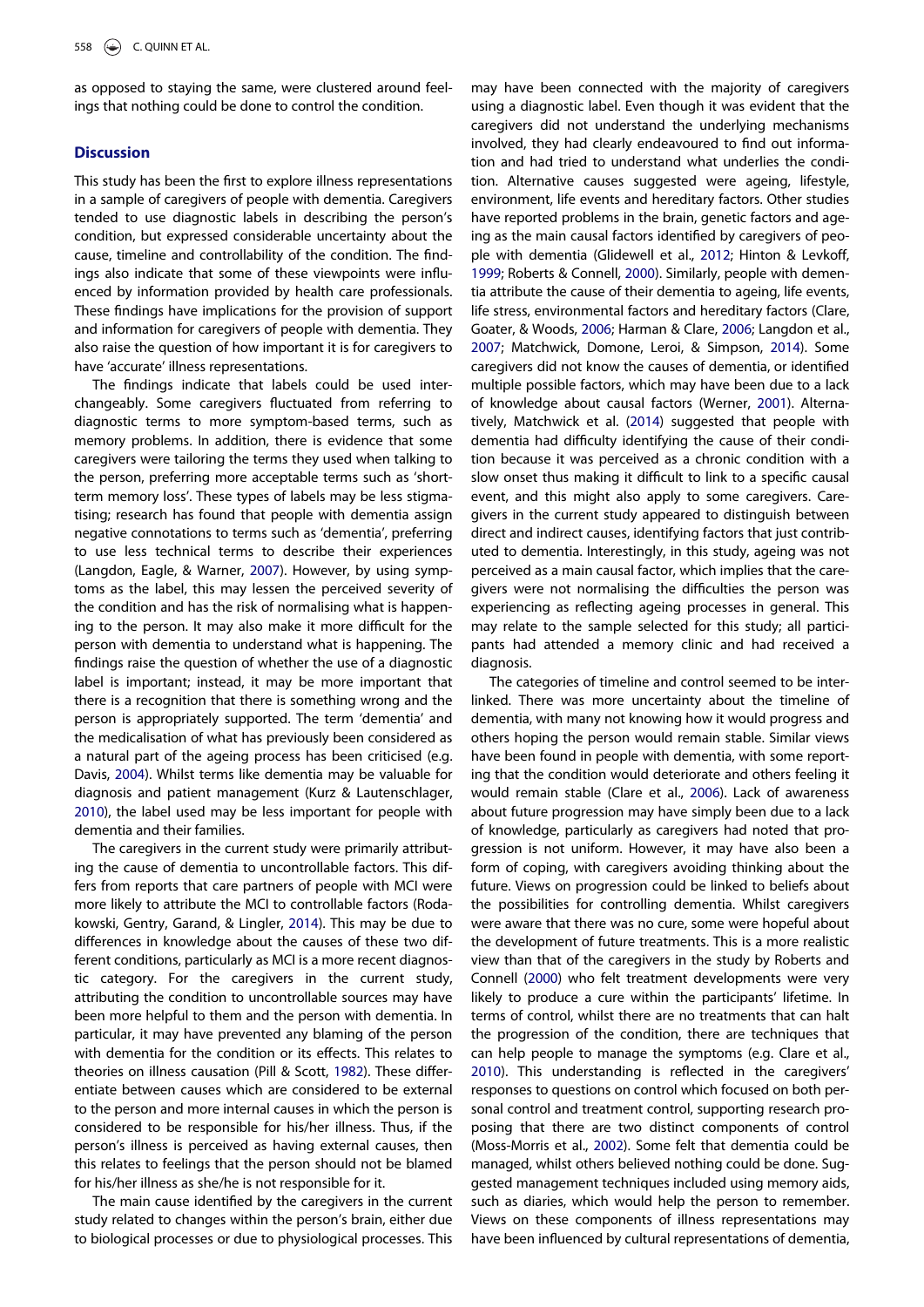<span id="page-7-6"></span>which tend to be negative (Peel, [2014\)](#page-9-17). In an analysis of media reports on dementia, Peel ([2014](#page-9-17)) identified that the predominant emphasis was on the 'catastrophic' nature of dementia and the 'horror' of the condition. By focusing on this aspect of the condition, there may be less public knowledge of the methods that can help people to manage the condition.

<span id="page-7-9"></span><span id="page-7-7"></span><span id="page-7-1"></span>The findings of this study have implications for the disclosure of diagnosis to people with dementia and their caregivers. Health care professionals need to understand that the illness representations that people have can influence their processing of the information provided. It has been suggested that health care professionals can be unaware of people's illness representations as they rarely ask for their ideas during medical consultations (Petrie, Jago, & Devcich, [2007](#page-9-18)). Many caregivers will have already developed their own representations, and if professionals can elicit these, then they can tailor the information they give accordingly. In addition, health care professionals might also consider the terms they use when providing a diagnosis and the influence of their own illness representations. Caregivers in this study had been in contact with memory clinics and their beliefs were understandably influenced by information that health care professionals had provided. It has been reported that health care professionals do use a variety of terms in discussing the diagnosis, using lay language as well as more clinical terms (Aminzadeh, Byszewski, Molnar, & Eisner, [2007;](#page-8-20) Connell, Boise, Stuckey, Holmes, & Hudson, [2004](#page-8-21)). This is particularly important as caregivers may have encountered a multitude of health care professionals, each with differing perspectives on the condition. However, just using a diagnostic label does not necessarily facilitate understanding (Peel, [2015\)](#page-9-19) and people may need more information. Whilst it would not be possible for them to tailor the language used in each encounter, they need to be aware of the impact of the terms used on the person.

<span id="page-7-8"></span><span id="page-7-5"></span><span id="page-7-4"></span><span id="page-7-3"></span><span id="page-7-2"></span><span id="page-7-0"></span>The findings of this study also have implications for information and support interventions for caregivers. Whilst there have been interventions developed for caregivers that aim to educate them about dementia, the illness representations that the caregiver holds may be a barrier to implementing such interventions. In order to be effective, these interventions need to identify and appropriately address these beliefs, particularly as the findings provide preliminary evidence that different beliefs about causal factors may be linked to different views on control. Illness representations can be targeted in interventions; representational interventions involve understanding the person's pre-existing illness representations and working with the person to deal with these so that new information can be introduced (Donovan & Ward, [2001\)](#page-8-22). However, it may not be important for caregivers to have an accurate understanding of dementia as long as there is a recognition that something is 'wrong'. For instance, in terms of cause, our findings suggest that it is important for caregivers to recognise that dementia has a biological cause, without needing to focus on the specific underlying processes. Inaccurate views of the timeline of the condition or an avoidance of considering the future may be a form of coping that may not need to be challenged unless the caregiver believes the condition will get better. However, it is also important to consider the implications of these views for the person with dementia. In terms of control, caregivers who feel that nothing can be done may dissuade the person from attempting to manage his/her condition. Thus, in terms of interventions for people with dementia, these findings suggest that it is important to consider both the person's and caregiver's views on the condition. For instance, self-management interventions involve the person taking an active role in managing his/her condition, and people with dementia do use these techniques (Toms, Quinn, Anderson, & Clare, [2015\)](#page-9-20). However, it may be difficult to encourage those who believe that nothing can be done or who normalise symptoms to implement self-management techniques.

Our findings provide insight into the illness representations held by caregivers. The nature of the sample and the method used for collecting data do place some limitations on our findings. As we interviewed the participants, we have to consider whether the context and the nature of the questions asked may have influenced the answers. There has been some debate about 'illness narratives' and whether participants' accounts in interviews are 'authentic' narratives of their personal experience (Atkinson & Silverman, [1997](#page-8-23)). We used interview data that were collected as part of a wider study exploring awareness in dementia. As this was an analysis of pre-existing data, there was no opportunity to add additional questions to the interview schedule or to explore topics in more detail with individual caregivers. For instance, it would have interesting to have further exploration of the labels the caregivers used with people with dementia and with others. In addition, as the questions on illness representations were introduced later in the interviews and some caregivers were less willing than others to engage in discussion, the topic of illness representations was not explored with some caregivers. Some of the caregivers found the questions difficult to answer as they covered sensitive topics, such as timeline. The findings from other studies indicate that participants find it helpful to talk through sensitive issues in interviews (e.g. Squire, [1999\)](#page-9-21). Other interview techniques, such as biographical-interpretative methods, have been used to elicit the participants' narratives on sensitive issues (e.g. Hollway & Jefferson, [1997\)](#page-8-24) and could be incorporated into research on this area.

The participants were primarily White British, and cultural factors can have an impact on a person's development of illness representations. There is evidence that ethnicity and cross-cultural differences can influence people's understandings of dementia (e.g. Dilworth-Anderson & Gibson, [2002;](#page-8-25) Gray et al., [2009;](#page-8-2) Hinton & Levkoff, [1999](#page-8-16)). Future research could explore illness representations in a more ethnically diverse group of caregivers and consider cross-cultural differences. Whilst all the people with dementia in the study were recruited from memory clinics and some caregivers could recall the term the doctor used during diagnosis, we have no verification of the actual wording used to convey the diagnosis. Some studies have collected data from the diagnostic meeting (e.g. Aminzadeh et al., [2007](#page-8-20); Peel, [2015](#page-9-19)) and future studies could incorporate this element of data collection.

Illness representation components are not held in isolation but are part of a schema. Whilst we did attempt to look at patterns in the data, this was difficult as the caregivers tended to use the same label and there was less data for the questions on timeline. However, we did identify some tentative patterns that could be explored in further research. This study explored only four components of illness representations and future work should explore the other dimensions of the CSM: consequences and coping. It would also be interesting to explore whether the illness representations caregivers hold influence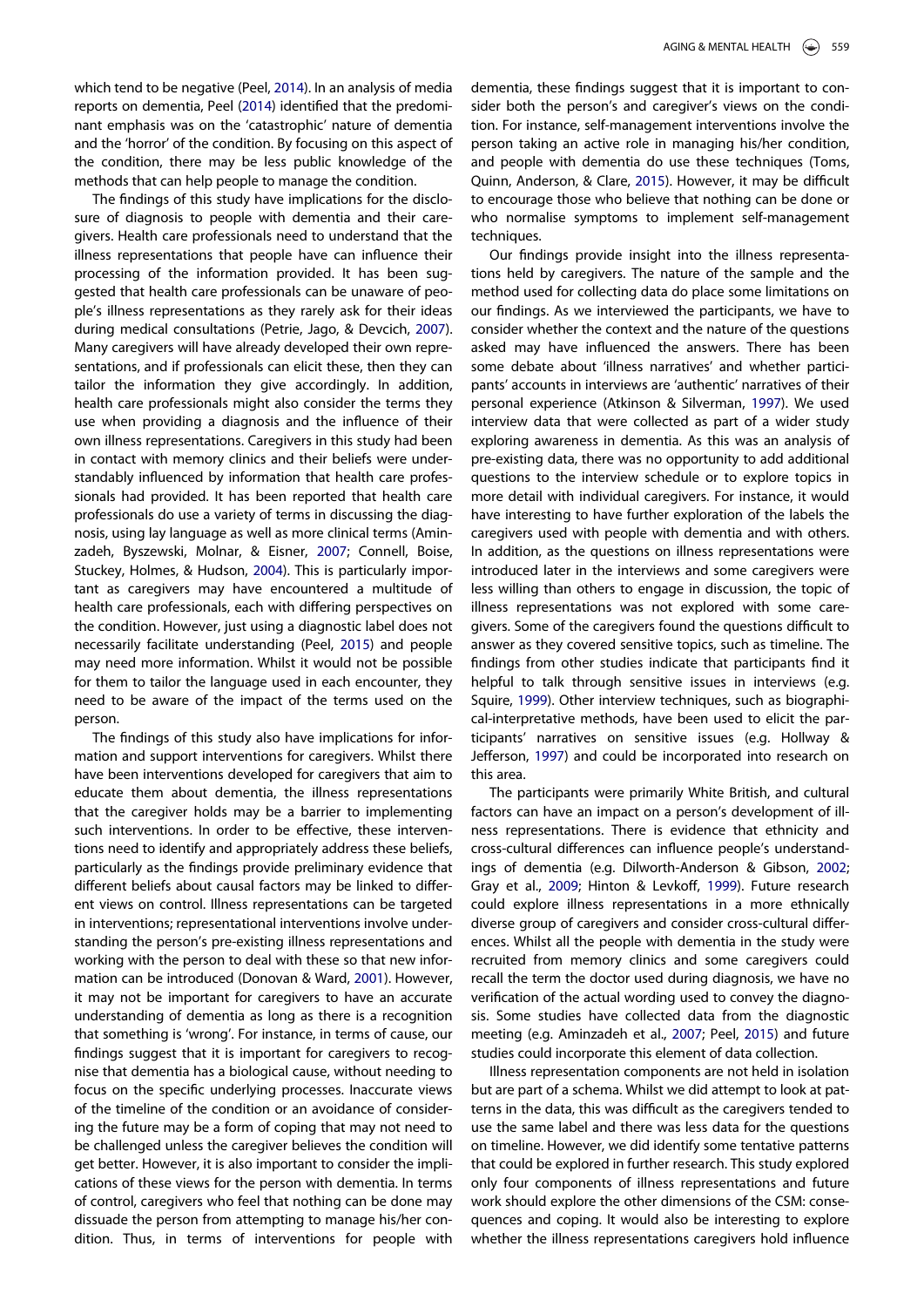<span id="page-8-19"></span><span id="page-8-17"></span>their response to the person and their relationship with them. In addition, it would be interesting to explore the concordance of caregivers' illness representations with those of the person with dementia, and the impact of the extent of concordance on the person's well-being. As illness representations are not static, it would also be useful to explore longitudinal changes in illness representations over time.

#### <span id="page-8-10"></span>Conclusion

<span id="page-8-25"></span><span id="page-8-21"></span><span id="page-8-14"></span><span id="page-8-3"></span>Caregivers tended to use diagnostic labels in describing the person's condition, though there was more uncertainty about the cause, timeline and controllability of the condition. Health care professionals will benefit from understanding people's conceptualisation of dementia so that they can offer better support. In order to be effective, interventions aimed at helping caregivers need to identify and appropriately address these underlying beliefs. However, it is also important to judge whether the person's representations need to be altered. In addition, the label the caregivers use to describe the condition may be less important as long as there is a general recognition that the person with dementia has a condition that impacts, for instance, on his/her memory Whilst it may not always be appropriate to alter these beliefs, the findings of this study indicate that caregivers do need further information about the causes of dementia and techniques for its management.

### <span id="page-8-22"></span><span id="page-8-11"></span><span id="page-8-9"></span>Acknowledgements

<span id="page-8-2"></span>We gratefully acknowledge MIDAS researchers Sharon Nelis and Anthony Martyr, MIDAS co-investigators Ivana Markova, Robin Morris, Ilona Roth and Bob Woods, and all the MIDAS participants who contributed to the study.

#### <span id="page-8-4"></span>Disclosure statement

<span id="page-8-5"></span>No potential conflict of interest was reported by the authors.

#### <span id="page-8-18"></span>Funding

<span id="page-8-24"></span><span id="page-8-16"></span><span id="page-8-6"></span>The MIDAS study was funded by the Economic and Social Research Council (UK) [RES-062-23-0371]. For information on how to access the MIDAS database please see the website: <http://psychology.exeter.ac.uk/reach/>. Data analysis for the present paper was funded by the NeuroSKILL project, a joint Welsh/Irish partnership, part funded by the European Regional Development Fund through the Ireland Wales Programme 2007-2013. For the preparation of the paper, we gratefully acknowledge the support of the Economic and Social Research Council (UK) and the National Institute for Health Research (UK) through grant ES/L001853/1 'Improving the experience of dementia and enhancing active life: living well with dementia' (Investigators: L. Clare, I.R. Jones, C. Victor, J.V. Hindle, R.W. Jones, M. Knapp, M.D. Kopelman, A. Martyr, R.G. Morris, S.M. Nelis, J.A. Pickett, C. Quinn, J.M. Rusted, N.M. Savitch, and J.M. Thom).

#### <span id="page-8-15"></span><span id="page-8-13"></span><span id="page-8-12"></span>References

- <span id="page-8-20"></span><span id="page-8-7"></span>Aminzadeh, F., Byszewski, A., Molnar, F.J., & Eisner, M. [\(2007](#page-7-0)). Emotional impact of dementia diagnosis: Exploring persons with dementia and caregivers' perspectives. Aging & Mental Health, 11(3), 281-290.
- <span id="page-8-1"></span>Askham, J. [\(1995](#page-1-1)). Making sense of dementia: Carers' perceptions. Ageing & Society, 15(1), 103-114. doi[:10.1017/S0144686](http://dx.doi.org/10.1017/S0144686×00002142)×[00002142](http://dx.doi.org/10.1017/S0144686×00002142)
- <span id="page-8-23"></span>Atkinson, P., & Silverman, D. [\(1997\)](#page-7-1). Kundera's immortality: The interview society and the invention of the self. Qualitative Inquiry, 3(3), 304-325.
- <span id="page-8-8"></span><span id="page-8-0"></span>Chenoweth, B., & Spencer, B. [\(1986\)](#page-1-2). Dementia: The experience of family caregivers. The Gerontologist,  $26(3)$ ,  $267-272$ . doi[:10.1093/geront/](http://dx.doi.org/10.1093/geront/26.3.267) [26.3.267](http://dx.doi.org/10.1093/geront/26.3.267)
- Clare, L., Goater, T., & Woods, B. ([2006](#page-6-0)). Illness representations in earlystage dementia: A preliminary investigation. International Journal of Geriatric Psychiatry, 21(8), 761-767. doi:10.1002/qps.1558
- Clare, L., Linden, D.E., Woods, R.T., Whitaker, R., Evans, S.J., Parkinson, C.H., … Rugg, M.D. [\(2010](#page-6-1)). Goal-oriented cognitive rehabilitation for people with early-stage Alzheimer disease: A single-blind randomized controlled trial of clinical efficacy. The American Journal of Geriatric Psychi-atry, 18(10), 928-939. doi:[10.1097/JGP.0b013e3181d5792a](http://dx.doi.org/10.1097/JGP.0b013e3181d5792a)
- Clare, L., Nelis, S.M., Martyr, A., Whitaker, C.J., Marková, I.S., Roth, I., ... Morris, R.G. ([2012](#page-2-0)). Longitudinal trajectories of awareness in early-stage dementia. Alzheimer Disease & Associated Disorders, 26(2), 140-147. doi:[10.1097/WAD.0b013e31822c55c4](http://dx.doi.org/10.1097/WAD.0b013e31822c55c4)
- Connell, C.M., Boise, L., Stuckey, J.C., Holmes, S.B., & Hudson, M.L. [\(2004\)](#page-7-2). Attitudes toward the diagnosis and disclosure of dementia among family caregivers and primary care physicians. The Gerontologist, 44(4), 500507. doi:[10.1093/geront/44.4.500](http://dx.doi.org/10.1093/geront/44.4.500)
- Davis, D.H. ([2004\)](#page-6-2). Dementia: Sociological and philosophical construc-tions. Social Science and Medicine, 58, 369-278. doi[:10.1016/S0277-](http://dx.doi.org/10.1016/S0277-9536(03)00202-8) [9536\(03\)00202-8](http://dx.doi.org/10.1016/S0277-9536(03)00202-8)
- Diefenbach, M.A., & Leventhal, H. ([1996\)](#page-1-3). The common-sense model of illness representation: Theoretical and practical considerations. Journal of Social Distress and the Homeless,  $5(1)$ ,  $11-37$ . doi:[10.1007/](http://dx.doi.org/10.1007/BF02090456) [BF02090456](http://dx.doi.org/10.1007/BF02090456)
- Dilworth-Anderson, P., & Gibson, B.E. [\(2002](#page-7-3)). The cultural influence of values, norms, meanings, and perceptions in understanding dementia in ethnic minorities. Alzheimer Disease and Associated Disorders, 16(Suppl. 2), S56-S63. doi[:10.1097/00002093-200200002-00005](http://dx.doi.org/10.1097/00002093-200200002-00005)
- Donovan, H.S., & Ward, S. ([2001\)](#page-7-4). A representational approach to patient education. Journal of Nursing Scholarship, 33(3), 211-216. doi:[10.1111/](http://dx.doi.org/10.1111/j.1547-5069.2001.00211.x) [j.1547-5069.2001.00211.x](http://dx.doi.org/10.1111/j.1547-5069.2001.00211.x)
- Folstein, M.F., Folstein, S.E., & McHugh, P.R. ([1975](#page-2-1)). "Mini-mental state": A practical method for grading the cognitive state of patients for the cli-nician. Journal of Psychiatric Research, 12(3), 189-198. doi:[10.1016/](http://dx.doi.org/10.1016/0022-3956(75)90026-6) [0022-3956\(75\)90026-6](http://dx.doi.org/10.1016/0022-3956(75)90026-6)
- Glidewell, L., Johnston, M., & Thomas, R. ([2012](#page-2-2)). Shared understandings of dementia? An application of the common sense self-regulation model to a case study. Dementia, 11(2), 217-250. doi:[10.1177/1471301211416611](http://dx.doi.org/10.1177/1471301211416611)
- Gray, H.L., Jimenez, D.E., Cucciare, M.A., Tong, H.Q., & Gallagher-Thompson, D. ([2009](#page-1-4)). Ethnic differences in beliefs regarding Alzheimer disease among dementia family caregivers. The American Journal of Geriatric Psy-chiatry, 17(11), 925-933. doi[:10.1097/JGP.0b013e3181ad4f3c](http://dx.doi.org/10.1097/JGP.0b013e3181ad4f3c)
- Hagger, M.S., & Orbell, S. [\(2003](#page-1-5)). A meta-analytic review of the commonsense model of illness representations. Psychology and Health, 18(2), 141-184. doi:[10.1080/088704403100081321](http://dx.doi.org/10.1080/088704403100081321)
- Hampson, S.E., Glasgow, R.E., & Toobert, D.J. [\(1990](#page-2-3)). Personal models of diabetes and their relations to self-care activities. Health Psychology, 9 (5), 632-646. doi:[10.1037/0278-6133.9.5.632](http://dx.doi.org/10.1037/0278-6133.9.5.632)
- Harman, G., & Clare, L. ([2006\)](#page-6-3). Illness representations and lived experience in early-stage dementia. Qualitative Health Research, 16(4), 484-502. doi:[10.1177/1049732306286851](http://dx.doi.org/10.1177/1049732306286851)
- Heijmans, M., & de Ridder, D. ([1998\)](#page-2-3). Assessing illness representations of chronic illness: Explorations of their disease-specific nature. Journal of Behavioral Medicine, 21(5), 485-503. doi[:10.1023/A:1018788427100](http://dx.doi.org/10.1023/A:1018788427100)
- Hinton, W.L., & Levkoff, S. ([1999\)](#page-6-4). Constructing Alzheimer's: Narratives of lost identities, confusion and loneliness in old age. Culture, Medicine and Psychiatry, 23(4), 453-475. doi:[10.1023/A:1005516002792](http://dx.doi.org/10.1023/A:1005516002792)
- Hollway, W. & Jefferson, T. ([1997\)](#page-7-5). Eliciting narrative through the in-depth interview. Qualitative Inquiry,  $3(1)$ ,  $53-70$ .
- Hsieh, H.-F., & Shannon, S.E. [\(2005\)](#page-3-2). Three approaches to qualitative content analysis. Qualitative Health Research, 15(9), 1277-1288. doi:[10.1177/1049732305276687](http://dx.doi.org/10.1177/1049732305276687)
- Kurz, A.F. & Lautenschlager, N.T. [\(2010\)](#page-6-5). The concept of dementia: Retain, reframe, rename or replace? International Psychogeriatrics, 22(1), 3742. doi:[10.1017/S1041610209991013](http://dx.doi.org/10.1017/S1041610209991013)
- Langdon, S.A., Eagle, A., & Warner, J. [\(2007\)](#page-6-3). Making sense of dementia in the social world: A qualitative study. Social Science and Medicine, 64(4), 989-1000. doi:[10.1016/j.socscimed.2006.10.029](http://dx.doi.org/10.1016/j.socscimed.2006.10.029)
- Leventhal, H., Benyamini, Y., Brownlee, S., Diefenbach, M.A., Leventhal, E. A., Patrick-Miller, L., … Keith, J. [\(1997](#page-2-4)). Illness representations: Theoretical foundations. In K.J. Petrie & J.A. Weinman (Eds.), Perceptions of health and illness: Current research and applications. London: Harwood Academic.
- Lobban, F., Barrowclough, C., & Jones, S. ([2003\)](#page-2-5). A review of the role of illness models in severe mental illness. Clinical Psychology Review, 23(2), 171196. doi:[10.1016/S0272-7358\(02\)00230-1](http://dx.doi.org/10.1016/S0272-7358(02)00230-1)